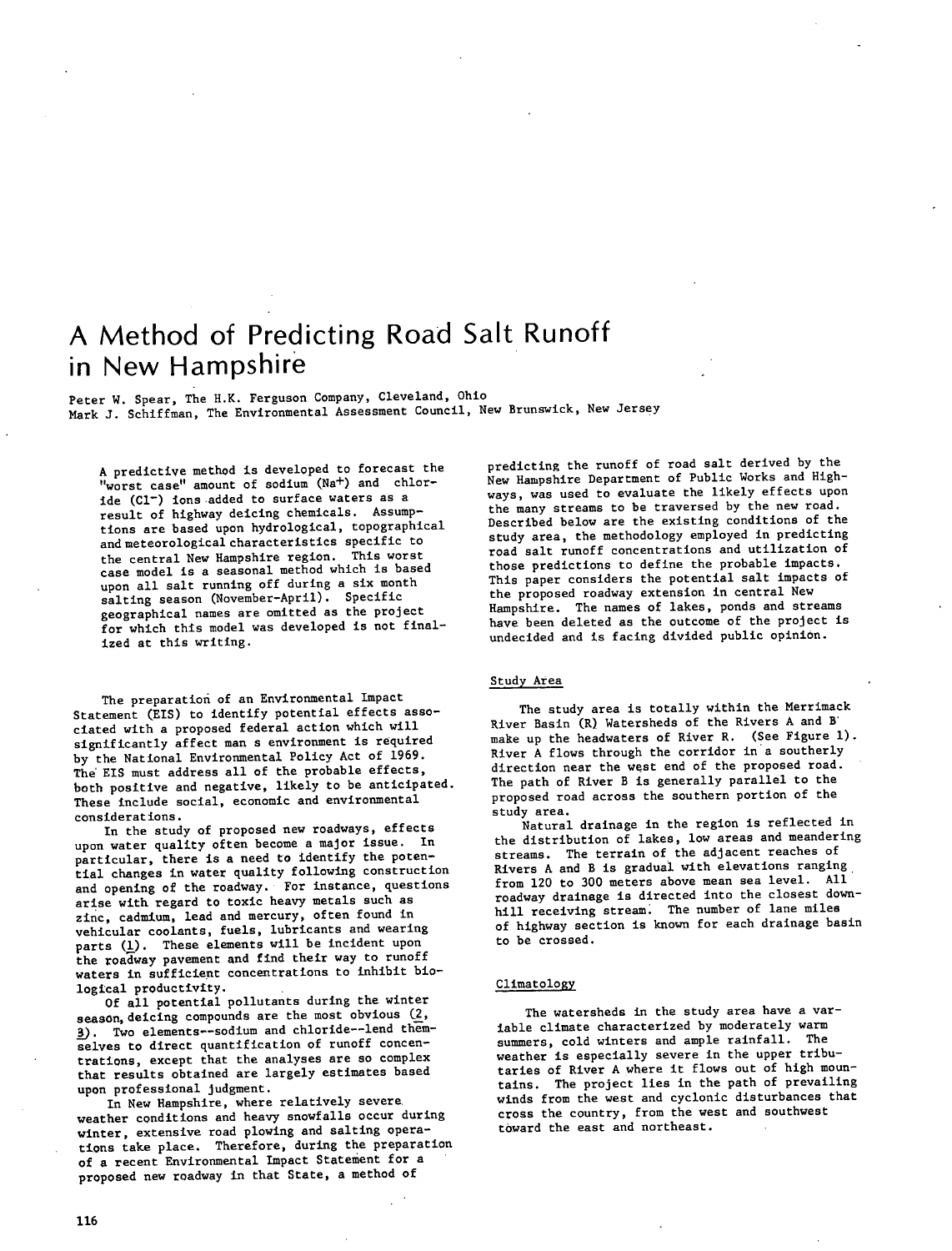

(achematic)

#### Temperature

The average annual temperature in the basin is about 70C. The average monthly temperatures vary widely throughout the year, between 18ºC and 21°C in July and August to  $-4^{\circ}$ C and  $-3^{\circ}$ C in January and February. The extremes range from highs in the +30 $^{\circ}$ C range to lows of  $-34$  $^{\circ}$ C.

#### Precipitation

Precipitation data was obtained from the U.S. Weather Bureau's Climate Survey (4) and is summarized for the study area in Table  $\overline{1}$ . Precipitation amounts are distributed equally throughout the year It ranges from a low of 67mm in February to a high of 101mm in November. The mean and median precipitation is 86mm per month.

Table 1. Total average precipitation at a study area station.

| Month                   | Average Precipitation (mm) |
|-------------------------|----------------------------|
| January                 | 83                         |
| February                | 67                         |
| March                   | 81                         |
| April                   | 87                         |
| May                     | 99                         |
| June                    | 92                         |
| July                    | 91                         |
| August                  | 75                         |
| September               | 96                         |
| October                 | 75                         |
| November                | 101                        |
| December                | 86                         |
| Annual                  | 1030                       |
| Average Annual Snowfall | 1750<br>(m <sub>m</sub> )  |

Elevation of Station (m) 119 Period of Record 1931–1960

#### Lakes And Ponds

The study area has several small ponds, three major lakes and many streams. Lake W, located on the western end of the project, is a natural water body. The surface area is 248 hectares with an approximate maximum depth of 12 meters.

Lake S is also a natural water body. It is fed, by waters of River B at the outlet of Lake N. Its depth ranges up to approximately 8 meters with a surface area of 72 hectares.

Lake N is by far the largest water body in the study area. It has two segments--an upper lake and a lower lake, connected by a channel. The upper lake has a depth of 52 meters and the lower lake of 18 meters. The upper and lower lakes have a combined surface area of 1,726 hectares.

Many smaller ponds are located throughout the study area.

For one year the various water bodies were sampled one day per month. The samples were analyzed within one day after retrieval to determine existing water quality. Table 2 lists 18 sample sites and respective drainage areas.

| Table 2. |  |  |  | Drainage area at sample sites |  |
|----------|--|--|--|-------------------------------|--|
|          |  |  |  |                               |  |

|                    |              | Drainage Area          |
|--------------------|--------------|------------------------|
| <b>Site Number</b> | Street Name  | (Approximate hectares) |
|                    |              |                        |
| 1                  | Pond 1       | 4,940                  |
| 2                  | River A      | 259,620                |
| 3                  | Tributary a  | 430                    |
| 4                  | Tributary b  | 215                    |
| 5                  | Brook a      | $310^{\circ}$          |
| 6                  | Pond ii      | 35                     |
| 7                  | Tributary c  | 50                     |
| 8                  | Pond iii     | 400                    |
| 9                  | Brook b      | 1,305                  |
| 10                 | Tributary d  | 180                    |
| 11                 | Tributary e  | 125                    |
| 12                 | Brook c      | 615                    |
| $-13$              | Tributary f. | 410                    |
| 14                 | Tributary g  | 215                    |
| 15                 | Cove a       | 375                    |
| 16                 | Brook d      | 910                    |
| 17                 | Brook e      | 1,200                  |
| 18                 | Lake n       | 116,610                |
|                    |              |                        |

### Deicing Compounds

In New Hampshire, one of the major pollutants in highway runoff is déicing salt. The method used for this study in approximating salt impact involves estimating the total amount of additional salt to be applied for the proposed action within each of the small watersheds involved. This does not include any reduction of salt application to the existing system unless a section of the existing road is to be abandoned.

To approximate the "worst case" situation for environmental impact analyses the total amount of salt applied is assumed to reach the outflow of the watershed under study at the sample sites. Sample sites are located immediately downstream of the proposed location of the roadway. Two periods of the year are used to calculate the anticipated concentrations for the chloride  $(Cl<sup>-</sup>)$  and sodium  $(Na<sup>+</sup>)$ ions.

The first period is November through April. This is the assumed salting application season. Analysis for this six-month period assumes all applied salt (NaCl) is diluted by the total volume of runoff for these months and that no salt is held over throughout the summer season.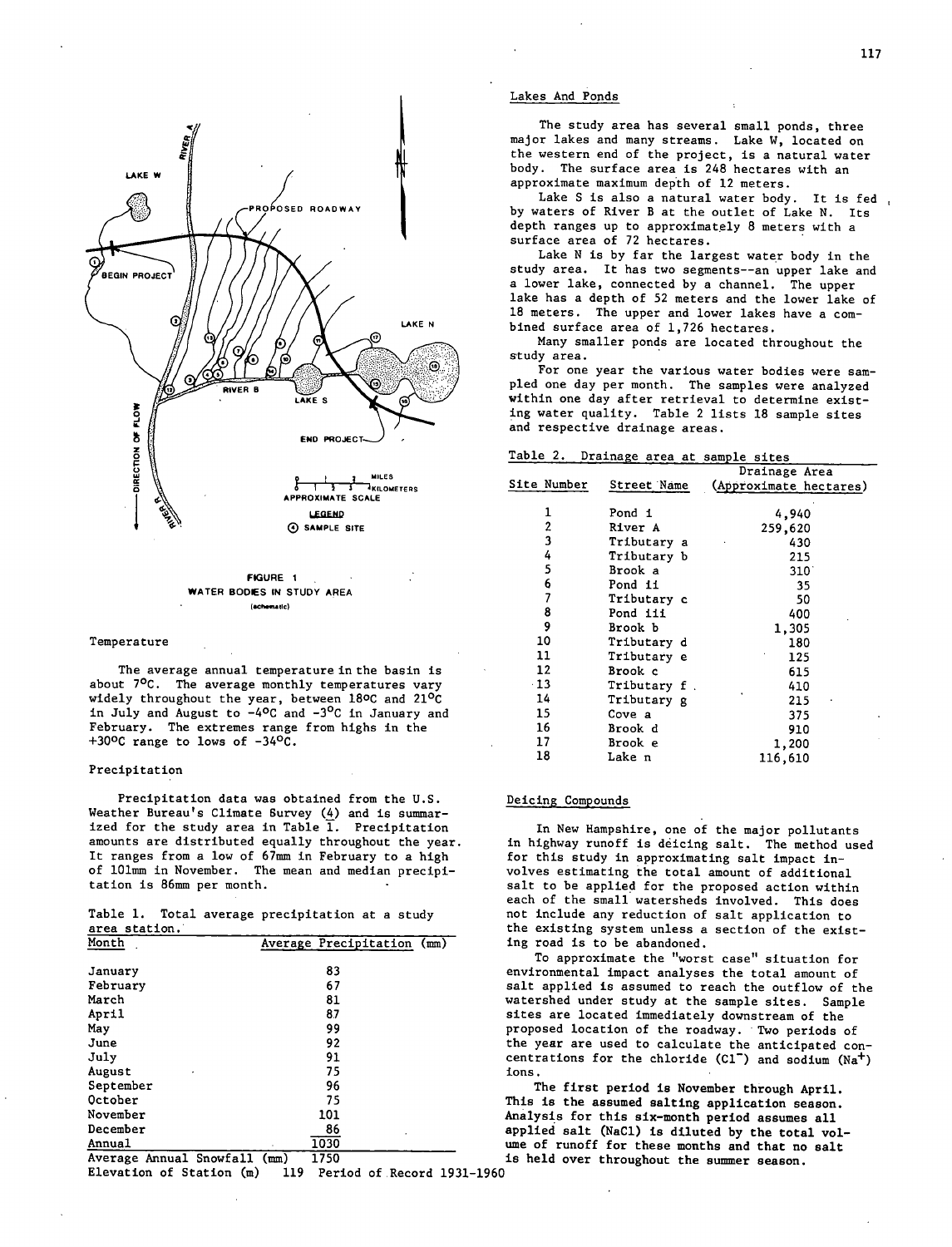The second period assumes the total salt applied to new improvements is diluted by the total yearly runoff. This assumes that salt reaches surface water bodies throughout the year.

Depending on the assumptions and input data either method of calculating could yield higher ion concentrations. To determine the "worst case" situation, both methods are used. The higher value for a given month is then used as the worst output figure. The results in salt intrusion analysis indicate the former method may, as a rule of thumb, be considered a "worst average case."

#### Salt Application

The project overlaps two New Hampshire Department of Public Works and Highways maintenance divisions. Application rates for sodium chloride (NaCl) were obtained for these two divisions for the seasons of 1965-1966 through 1974-1975.. The average application was found to be approximately 7.9 metric tons per kilometer per year. These are shown in Figure 2. The average application figure may now be considered high as the Department altered its policy on salt application just prior to the 1972-1973 season. Since then the amount of salt put on roadways has been reduced due to changes in the rate and method of application. These changes are reflected in Figure 2.



Figure 2. History of NaCl application in project area

The sodium chloride (NaCl) is further assessed (by atomic weight) to dilute into 60 percent chloride (Cl<sup>-</sup>) ions and 40 percent sodium (Na<sup>+</sup>) ions. All of the salt is assumed to be dissolved and carried in the runoff. This may be considered a worst case assumption as sodium ions often bond with soil particles for an indeterminate time, ions percolate into the groundwater system or are lost to aerosol formation.

Potential Loadings - Unknown Stream Discharge

The following is the method used in computing  $\cdot$ the potential loads for chloride (C1<sup>-</sup>) and sodium (Na<sup>+</sup>) ions in the watersheds were average discharge is not known. In the study area, area average discharge is known only for Rivers A and B at sample sites 2 and 18, respectively. All original calculations were in English and only recently converted to Metric. Thus the units may be unfamiliar.

1. Conversion factors

| $454,000$ mg |                | 1 pound      | (1) |
|--------------|----------------|--------------|-----|
| ,28.32 liter | $\blacksquare$ | 1 cubic foot | (2) |

#### 2. Average salting rate

7.9 metric tons NaCl per lane kilometer per year. (Note: Average application rate since 1972 is less than 6.8 metric tons per lane kilometer per year).

3. Salting season

November through April

Rainfall (See Table 1)

| Yearly Average |   | $1,030$ mm | (3) |
|----------------|---|------------|-----|
| Salting season | 霊 | 505mm      | (4) |

5. Restrict use of this procedure to areas where average discharge is not known. That is, it is not used on Rivers A and B.

6. Application of salt

Salt application: Assume 7.9x10<sup>9</sup>mg/lane kilometer.

7. Salt dilution

NaCl will dilute to  $\pm$  60.7 percent into  $CI$ <sup>+</sup> and <sup>+</sup> 39.3 percent into Na<sup>+</sup> by weight.

# 8. Salt application season concentrations

a. Runoff - Runoff (in liters) is computed in terms of Drainage Area (DA), (which is expressed in hectares). It is liberally assumed, for a worst case analysis, 80 percent of precipitation will result in surface runoff  $(5, 6)$ . Groundwater recharge, evapotranspiration and sublimation are some sources of lost runoff.

Seasonal runoff  $(liters) = (DA ha)$ 

 $x (505mm) \frac{1}{1000} m m$ 

 $x$  (10,000 square meter/ha)  $x$  (0.8)

(5)

**\_. II** 

x (1000 liters/cubic meter) =  $4.04DAx10^{\circ}$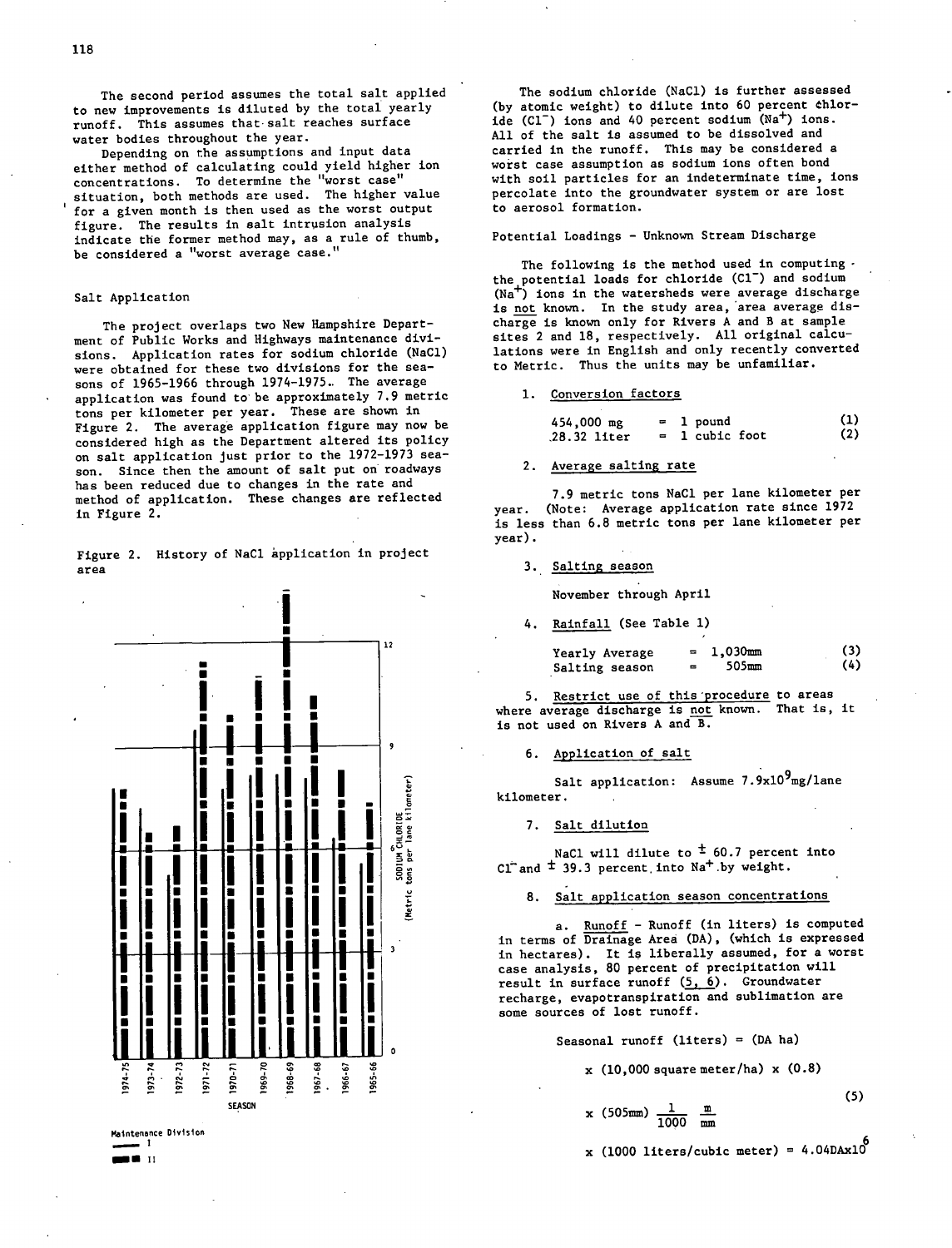b. Chloride concentration

$$
Cl^{-} (mg/l/lane km)
$$

$$
= \frac{7.90 \times 10^{9} \text{ (NaCl mg/lane kilometer)}}{4.04 \text{ DAx10}^{6} \text{ (liter)}}
$$
  
x 0.607 =  $\frac{1187}{DA}$  (6)

Sodium concentration

$$
\texttt{Na}^+ \texttt{(mg/1/1/1} \texttt{ane km)}
$$

$$
= \frac{7.90 \times 10^{9} \text{ (NaCl mg/lane kilometer)}}{4.04 \text{ DAx10} (liter)}
$$
  
x 0.393 =  $\frac{768}{DA}$  (7)

## 9. Average annual concentrations

a. Runoff - It is assumed 44 percent of precipitation will result in runoff due to surface cover a hydrologic characteristic of central New Hampshire (7).

Annual runoff (liters) = (Da ha) x (10,000 square meter/ha) x (0.44) x (1030mm/1,000mm/m) x (1,000 liters/cubic meter) 4.53 DAx1O6. Chloride concentration

$$
Cl^{-} (mg/1/1ane \text{ km})
$$

$$
= \frac{7.90x10^{9} (NaCl mg/lane kilometer)}{4.53 DAx10^{6} (liter)}
$$
  
x 0.607 =  $\frac{1.059}{DA}$  (9)

- C. Sodium concentration
- $Na<sup>+</sup>$  (mg/1/1/lane km)

$$
= \frac{7.90 \times 10^{9} \text{ (NaCl mg/lane kilometer)}}{4.53 \text{ DAx10} \cdot (11 \text{ter})}
$$
  
 
$$
\times 0.393 = \frac{685}{\text{DA}}
$$
 (10)

Potential Loadings - Known Stream Discharge

For large areas where Q stream discharge (liters per second) is known, an average annual daily dilution by discharge can be calculated. Though the value of Q varies widely over the season no other source of daily discharge information was available.

Runoff per year = (Q) x (24 hours/day)  
\nx (60 minutes/hour)  
\nx (60 seconds/minute)  
\nx (365 days/year) = 3.15 
$$
Qx10^7
$$
 liters

The computation of chloride and sodium concentrations adhere to the following:

| Chloride concentration                         |
|------------------------------------------------|
| $CI^-$ (mg/1/1/1ane km)                        |
| $= 7.90 \times 10^9$ (NaCl mg/1ane km) x 0.607 |
| $= 3.15$ Qx10 <sup>7</sup> (liters)            |
| $= \frac{152}{Q}$                              |
| Sodium concentration                           |

Sodium concentration

 $\mathbf{1}$ 

Na (mg/l/lane km) = 7.90x109 (NaCl 7.90xl09 (NaCl mg/lane km) x 0.393

$$
3.15 \text{ Qx107 (liters)}
$$
  
=  $\frac{98.6}{Q}$  (13)

At River A the salt is assumed to be diluted by the <u>average annual daily discharge</u>. This is<br>approximately 5.89x10<sup>4</sup> liters per second. In this case the formulae reduce to:

Chloride Cl<sup>-</sup> concentration (mg/l/lane km)

\n
$$
= 2.58 \times 10^{-3}
$$
\n(14)

$$
f_{\rm{max}}(x)=\frac{1}{2}x
$$

Sodium Na+ concentration (mg/l/lane km)  $\ddot{\phantom{a}}$ 

$$
= 1.67 \times 10^{-3}
$$
 (15)

At Lake N the salt is assumed to be diluted by average annual daily discharge supplying Lake N, approximately 1.51x10" liters per second. In this case the formulae reduce to:.

Chloride Cl concentration (mg/l/lane km) -

$$
= 1.01 \times 10^{-2}
$$
 (16)

Sodium  $Na<sup>+</sup>$  concentration (mg/l/lane km)

$$
= 6.53 \times 10^{-3}
$$
 (17)

: C1<sup>-</sup> concentration (mg/1/lane km)<br>
=  $1.01 \times 10^{-2}$  (16)<br>
a<sup>+</sup> concentration (mg/1/lane km)<br>
=  $6.53 \times 10^{-3}$  (17)<br>
mum loads of chloride (C1<sup>-</sup>) and sodium The maximum loads of chloride  $(C1^-)$  and sodium (Na+) ions that may be expected over the average year of salting season are outlined below.

#### Impact Analysis

If one assumes the average annual concentration or average seasonal concentrations of salt (NaCl) could occur at any instantaneous moment when the diluted concentrations are highest, the maximum degree of impact may be observed.' As higher concentrations of sodium ions are normally experienced in the summer months it could be concluded, however, this period of the year could become critical to stream biota.

Table 3  $(8, 9)$  tabulates the amount of annual chloride and sodium concentrations that could be added to each watershed throughout the year. Also shown are seasonal computations if one assumes all roadway salt applied is removed by runoff by the end of April. If one assumes total thawing in a short duration then the salt would be further diluted and thereby reduce the amount of concentrations.